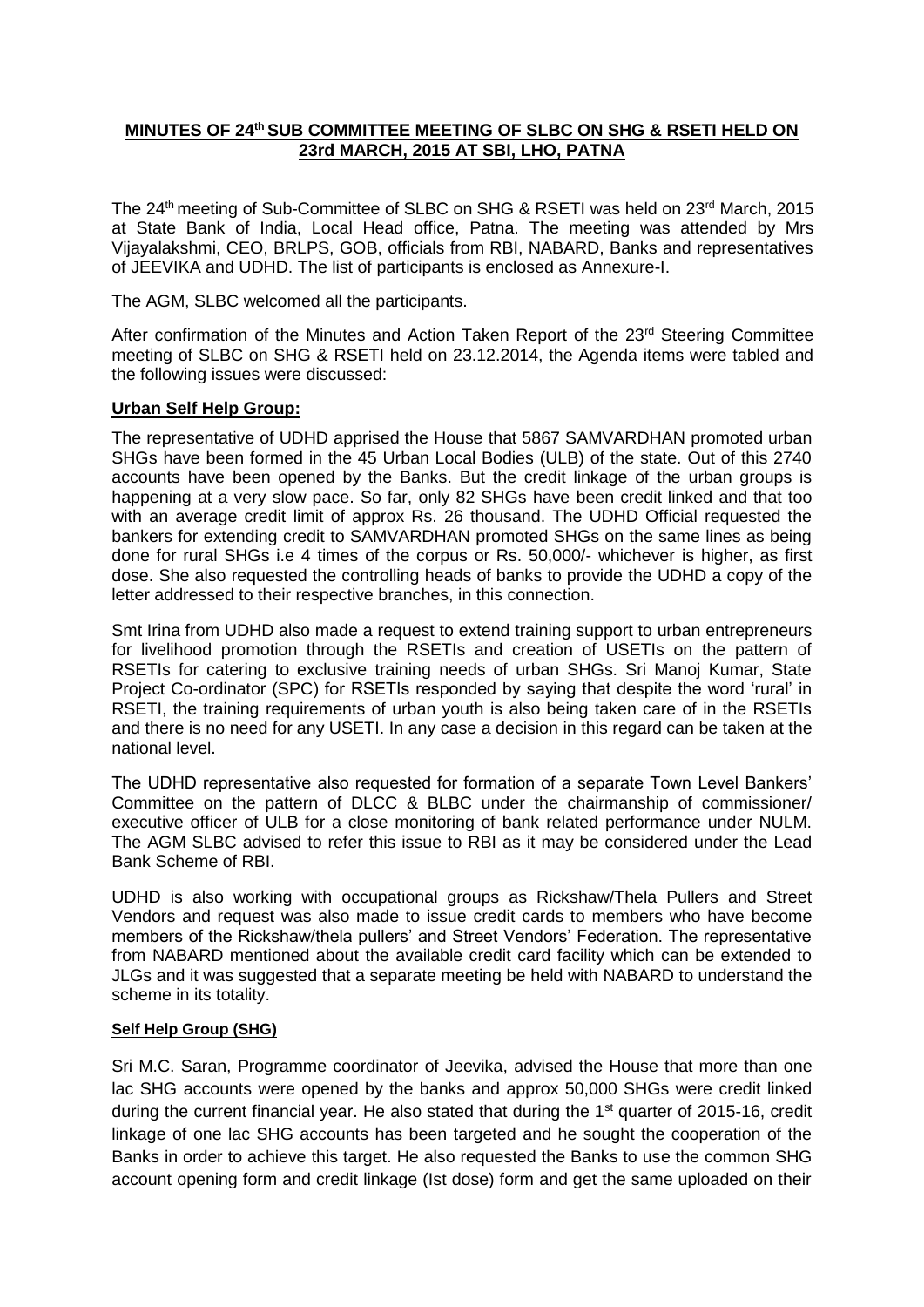respective websites after putting their bank's seal on that, in order to download them for use by JEEVIKA in case of need.

The JEEVIKA representative also requested for enhancement in the limit for  $2<sup>nd</sup>$  dose of credit to SHGs to Rs. 1.50 lacs. Since the eligible SHGs for 2nd dose of credit normally have more than Rs. 15000/- as corpus and RBI allows for 8 to 10 times of corpus as second dose limit, it was resolved to fix a minimum of Rs. 1.50 lacs as limit for 2<sup>nd</sup> dose of credit to SHGs.

Ms Vijayalakshmi, the CEO, BRLPS in her address requested for the co-operation of all Banks to achieve the ambitious target of one lac credit linkage by June 2015 and proposed to review the performance in this regard around 20<sup>th</sup> May 2015. She also proposed to have a felicitation programme in July 2015 after successful completion of the Ist quarter credit linkage goal. The CEO BRLPS requested the controlling head of all Banks to provide to SLBC a soft copy of common credit linkage form with their logo in order to upload the same on SLBC website.

# **Rural Self Employment Training Institutes(RSETIs):**

Shri Manoj Kumar, State Project Coordinator (SPC) of RSETIs, Bihar, highlighted the following points with respect to functioning of RSETIs in the state:

i) Banks were requested to instruct their branches to sponsor at least 10 candidates for training and credit link minimum 10 RSETI trained candidates in a year for improving the settlement ratio of RSETIs. AGM, SLBC advocated for inclusion of review of RSETIs credit linkage performance as permanent agenda item of DLCC meetings and RO/ZO level internal Review meeting of Banks.

ii) SPC, RSETI also raised the issue of inadequate numbers of support staff in many RSETIs. All concerned Banks were requested to provide infrastructural support to all RSETIs as per the RSETI guidelines.

iii) As per instruction from MORD, from 01.04.2015, GOI, NAR Bangalore may stop taking MPR from RSETIs and related data will be taken from MIS only. As such, the SPC requested the concerned banks to ask their RSETIs to reconcile MPR with MIS for each item by 31.03.2015 positively.

## **Reimbursement Claim of RSETIs:**

• The SPC, Monitoring Cell of RSETIs, stated that only 20 out of the 38 RSETIs have submitted reimbursement claim to SRLM Deptt., Govt of Bihar. All sponsoring Banks were requested to expedite the process for early settlement of claims for FY 2013-14.

## **Land and Building Construction:**

The SPC, also advised that except 5 Districts i.e Arwal, Bhagalpur, Jehanabad, Nawada and Patna, allotment of land for construction of RSETI building has been completed in all districts of Bihar. But the process of construction of RSETI building is very slow. CEO, BRLPS, advised the banks to expedite the process and send a status report to SLBC, Bihar by 31.03.2015. AGM, SLBC raised the issue of high tension wire crossing through the land at Jamui and electricity deptt. of Jamui has submitted an estimate of Rs. 7.49 lacs for removing the same. He requested the State Govt for absorbing the amount as RSETIs were to be provided land by the state govt. free of cost. CEO, BRLPS assured to look in to the matter.

The meeting ended with a vote of thanks to the chair.